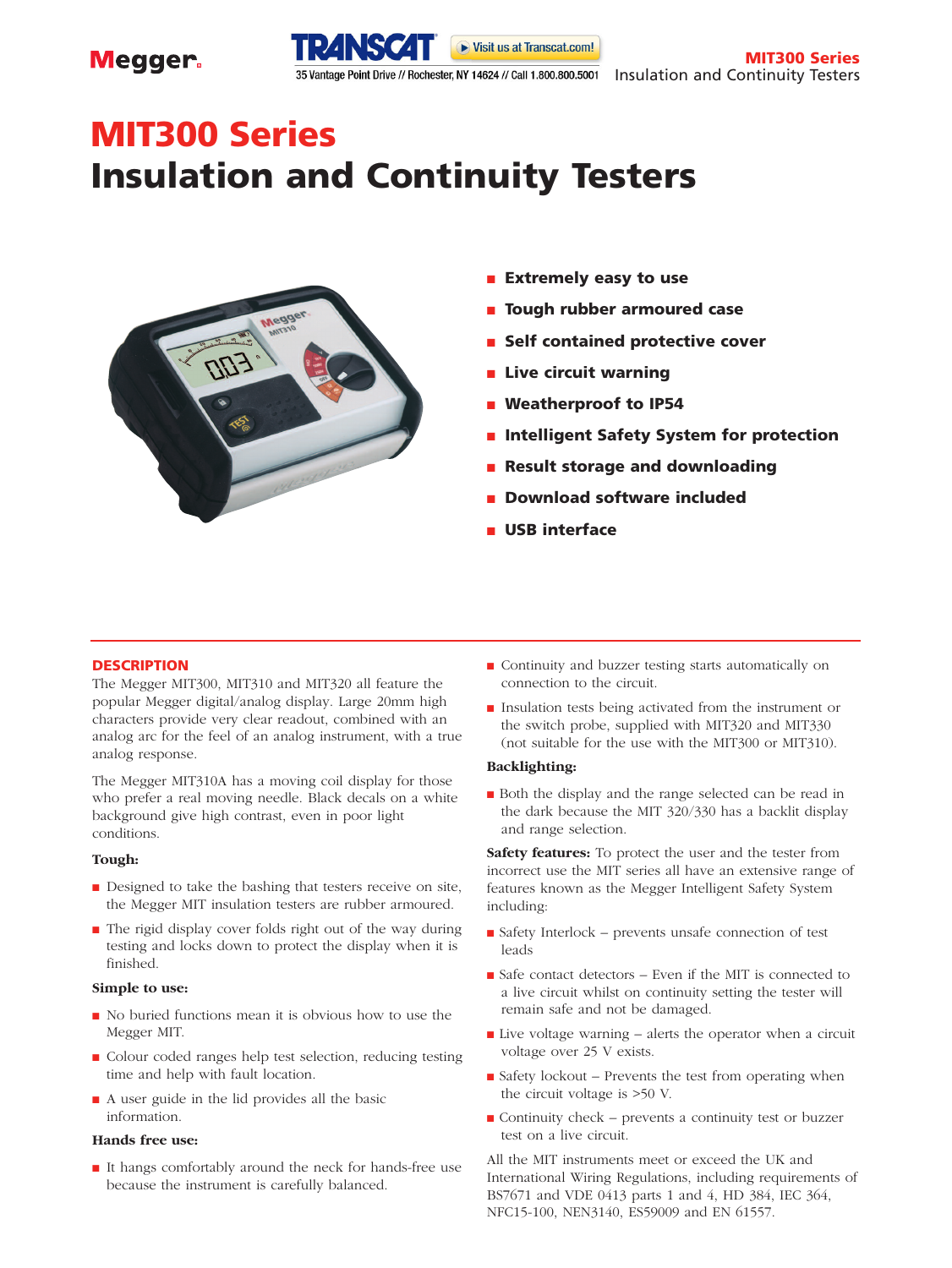# Megger.

reading 0.2  $\Omega$  to 2 k $\Omega$ )

In addition the range meets the requirements of IEC 61010-1 for safe connection to a 440 V Installation Category III supply (600 V Phase to Earth).

The MIT330 additionally offers the facility to save test results to internal memory. Over 1000 result can be saved on site, and downloaded to a computer when convenient. Data is stored in non-volatile memory, being retained when the instrument is switched off or batteries are exhausted.

A Job reference number can be selected for a range of results, allowing separate locations to be tested with the same tester and easily separated when downloaded.

A memory bar graph acts as a 'Fuel Gauge' showing how much memory has been used.

Test results are downloaded to CSV (Coma Separated Variable) spreadsheets, and can be imported into Microsoft Excel. If certificates or reports are required, the results can be downloaded directly into Megger Powersuite Professional with a range of features for creating professionally finished documentation.

# **APPLICATIONS**

The MIT300 series has applications in all aspects of domestic, commercial and industrial electrical contracting, building maintenance, testing, inspection and servicing.

Combining both Insulation testing and continuity testing, each instrument caters for all aspects of fixed wiring installations.

Further applications can be found in panel building, testing of motors, generators, switchgear and power tools, street lighting and low volume manufacturing environments etc.

The MIT300 range is supplied with a full 3 year warranty.

# **SPECIFICATIONS**

## **Insulation ranges**

# **Nominal Test Voltage**

MIT300 500 V, 250 V (d.c.)

# **Measuring Range**

Short Circuit Current 1.5 mA nominal

**Accuracy (at 20° C)**

# **Continuity ranges**

Open Circuit Voltage: 5 V ±1 V Short Circuit Current: MIT300, 310, 320, 330 205 mA +10 mA –5 mA MIT310A 200 - 250 mA

MIT310, 310A, 320, 330 1000 V, 500 V, 250 V (d.c.)

All instruments 10 k $\Omega$  - 999 M $\Omega$  on all ranges Test Current on Load 1 mA at min. pass values of insulation (as specified in BS7671, HD 384 and IEC 364)

MIT300, 310, 320, 330  $\pm 3\%$ ,  $\pm 2$  digits up to 10 M $\Omega$ , ±5% up to 100 MΩ, ±30% up to full scale MIT310A <2.5% of scale length (or 30% of reading 200 k $\Omega$  to 10 M $\Omega$ )

Measuring Range: 0.01  $\Omega$  - 99.9  $\Omega$  (0 -50  $\Omega$  on analog scale)

# **Terminal Characteristics**



#### **Accuracy (at 20° C)**

MIT300, 310, 320,330  $\pm$ 3%  $\pm$ 2 digits MIT310A  $\pm 2.5\%$  of scale length (or 30% of

Zero Offset Adjust: MIT300, 310,320, 330 0 - 9  $\Omega$ MIT310A 0 - 0.5  $\Omega$ 

# **Continuity Buzzer**

MIT300, 310 Operates at < 5  $\Omega$ MIT320, 330 Adjustable 1  $\Omega$  to 20  $\Omega$ MIT310A Operates at < 5  $\Omega$ MIT300, 310, 320, 330 Response time <20 ms MIT310A Response time <100 mS

# **Resistance range MIT320/330**

(can be used for diode testing) Measuring Range:  $10 \Omega - 1 M\Omega$ Open Circuit Voltage: 5 V Short Circuit Current: 1.5 mA Accuracy (at 20 $\degree$  C):  $\qquad \qquad \pm 5\% \pm 2$  digits up to 100 kΩ Measuring Range (MIT310A) 0 - 2kΩ (refer to continuity)

# **Voltage range**

# **Accuracy (at 20° C)**

**Default voltmeter**

All modes except off

MIT310A All modes including OFF Test inhibit:

If more than 50 volts is detected, testing will be inhibited.

# **AutoPower Down (MIT310, 320, 330)**

Auto power down operates after 10 minutes if left in standby mode.

# **Temperature and humidity**

Operating Range: 14°F to 140°F (-10°C to +60°C) Operating Humidity: 93% R.H. at +40°C max. Storage Range:  $-13^{\circ}$ F to  $+158^{\circ}$ F ( $-25^{\circ}$ C to  $+70^{\circ}$ C)

# **Test Result Storage (1000 results)**

Job Number 255 locations Distribution Board no. 99 locations Circuits 99 locations Phases P1, P2, P3 Last recorded result may be recalled to the display.

All data can be downloaded to a PC using Download Manager (supplied) or Megger Powersuite Professional of Windows software

MIT300, 310, 320, 330 d.c. or a.c. (50/60 Hz):

Measuring Range: 0 - 600 V a.c. (50/60 Hz) or d.c.

 $\pm 1\%$ ,  $\pm 2$  digits MIT310A  $\pm 2.5\%$  of scale length for 50/60Hz Temperature coefficient: <0.1% per  $°C$  on all ranges.

MIT310, 320, 330  $>25 \text{ V a.c.}$  or d.c. is applied display will operate as a voltmeter. MIT300 Beeps and flash 'V' on the display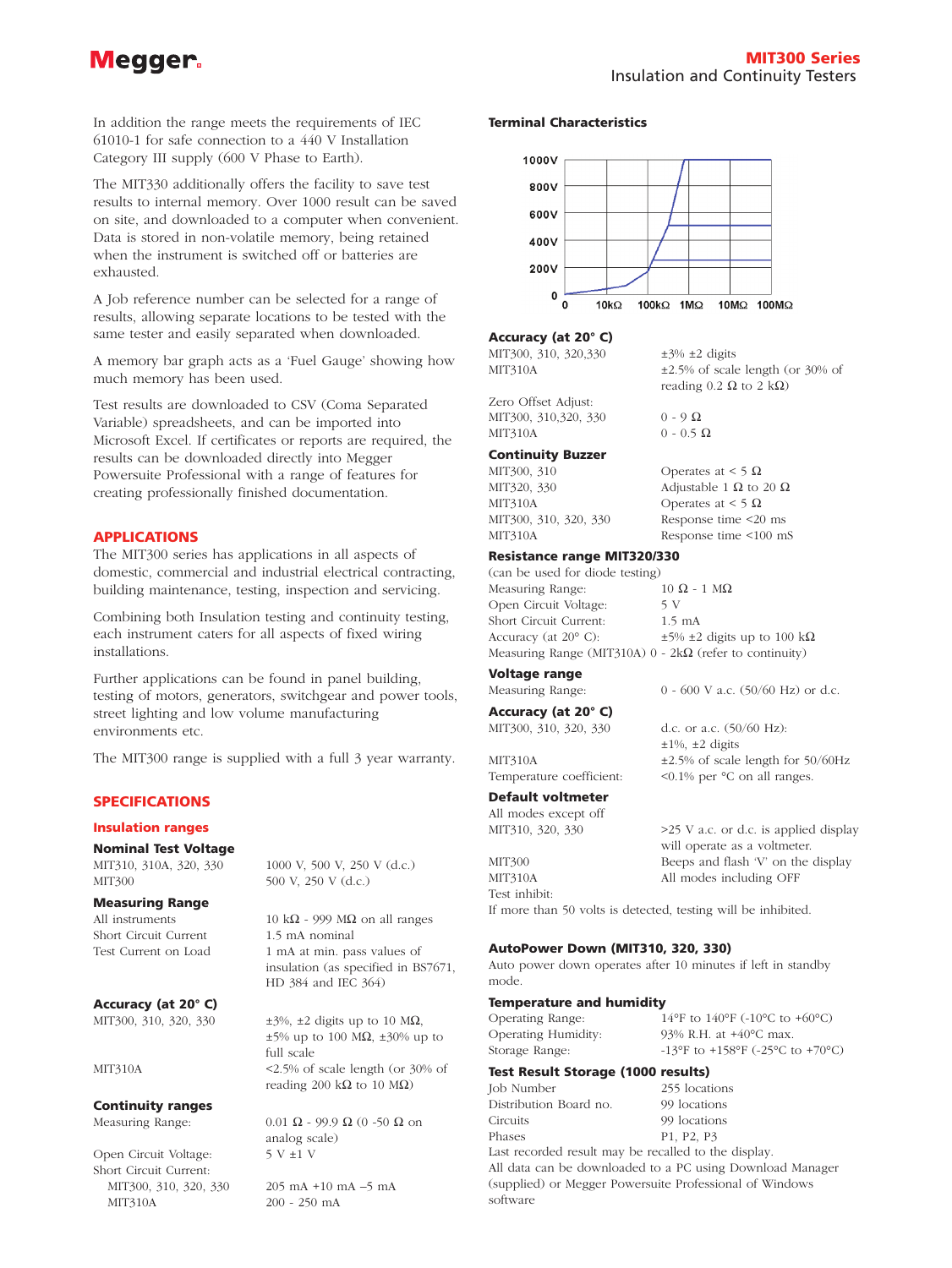# Megger.

| <b>MIT300 SERIES BENEFITS INCLUDE:</b>                      | <b>MIT300</b>            | MIT310                      | MIT310A<br>Analog           | MIT320                   | MIT330         |
|-------------------------------------------------------------|--------------------------|-----------------------------|-----------------------------|--------------------------|----------------|
| <b>Insulation testing</b>                                   |                          |                             |                             |                          |                |
| 250 V                                                       | $\overline{\phantom{a}}$ | $\mathcal{L}_{\mathcal{A}}$ | $\mathcal{L}_{\mathcal{A}}$ | L.                       | п              |
| 500 V                                                       | $\blacksquare$           | п                           | $\blacksquare$              | <b>D</b>                 | п              |
| 1000 V                                                      |                          | п                           | п                           | п                        | п              |
| Test range                                                  | 999 MΩ                   | 999 MΩ                      | 999 MΩ                      | 999 MΩ                   | 999 MΩ         |
| Insulation limit alarm (0.01 M $\Omega$ to 999 M $\Omega$ ) |                          |                             |                             | п                        | п              |
| <b>Continuity testing</b>                                   |                          |                             |                             |                          |                |
| Continuity to 100 $\Omega$                                  | $\blacksquare$           | $\mathbf{r}$                | $\blacksquare$              | <b>D</b>                 | $\blacksquare$ |
| Continuity buzzer                                           | $\blacksquare$           | П                           | п                           | $\mathbb{R}^n$           | п              |
| Lead null to 9ohms                                          | ш                        | п                           | $0.5 \Omega$                | п                        | п              |
| Adjustable buzzer 1 to 20 $\Omega$                          |                          |                             |                             | $\overline{\phantom{a}}$ | п              |
| Audible buzzer disable                                      |                          |                             |                             | п                        | п              |
| Voltage measurement                                         |                          |                             |                             |                          |                |
| Volts AC/DC                                                 |                          | 600 V                       | 600 V                       | 600 V                    | 600 V          |
| <b>Resistance measurement</b>                               |                          |                             |                             |                          |                |
| 10 $\Omega$ to 1 M $\Omega$ range                           |                          |                             |                             | $\mathbb{R}^n$           | П              |
| <b>Features</b>                                             |                          |                             |                             |                          |                |
| Voltage warning                                             | п                        |                             |                             |                          |                |
| Default voltmeter                                           |                          | п                           | п                           | п                        | п              |
| Backlit display                                             |                          |                             |                             | $\overline{\phantom{a}}$ | п              |
| Backlight selector ranges                                   |                          |                             |                             | $\blacksquare$           | п              |
| Locking test button                                         | п                        | П                           | П                           | п                        | п              |
| Auto powerdown                                              | ш                        | <b>COL</b>                  |                             | п                        | п              |
| Switched test probe                                         |                          |                             |                             | п                        | п              |
| IP54 weatherproof                                           | п                        | п                           | п                           | $\blacksquare$           | п              |
| Accepts rechargeable batteries                              | п                        | п                           | П                           | п                        | п              |
| 1000 Test result storage                                    |                          |                             |                             |                          | п              |
| Downloading                                                 |                          |                             |                             |                          | П              |
| Calibration certificate                                     | п                        | П                           |                             | п                        | п              |
| 3 year warranty                                             | п                        | п                           |                             | п                        | п              |

# **Communications**

USB interface

# **Environmental Protection** IP54

**Fuses**

Terminals 500 mA (F) 600 V, 32 x 6 mm Ceramic HBC 10 kA minimum.

Display shows if fuse is ruptured.

# **Safety**

Meets the requirements of IEC61010-1 Cat III 600 V phase to earth.

# **Automatic discharge**

After an insulation test the item under test will be discharged automatically. Any voltage present will be indicated on the display so that the discharge can be monitored.

# **Power supply**

Battery: 8 x 1.5 V cells IEC LR6 type(AA alkaline). Rechargeable NiCd or NiMH cells may be used. Battery condition is constantly shown on the display as a four-section bargraph.

# **Battery Life**

5000 consecutive tests (5 seconds per test) on any test using 2Ah batteries.

# **Weight**

All units: 980 gms

# **Dimensions**

All units: 203 x 148 x 78 mm (8 x 5.7 x 3.2 inches)

# **E.M.C.**

In accordance with IEC61326 including amendment No.1